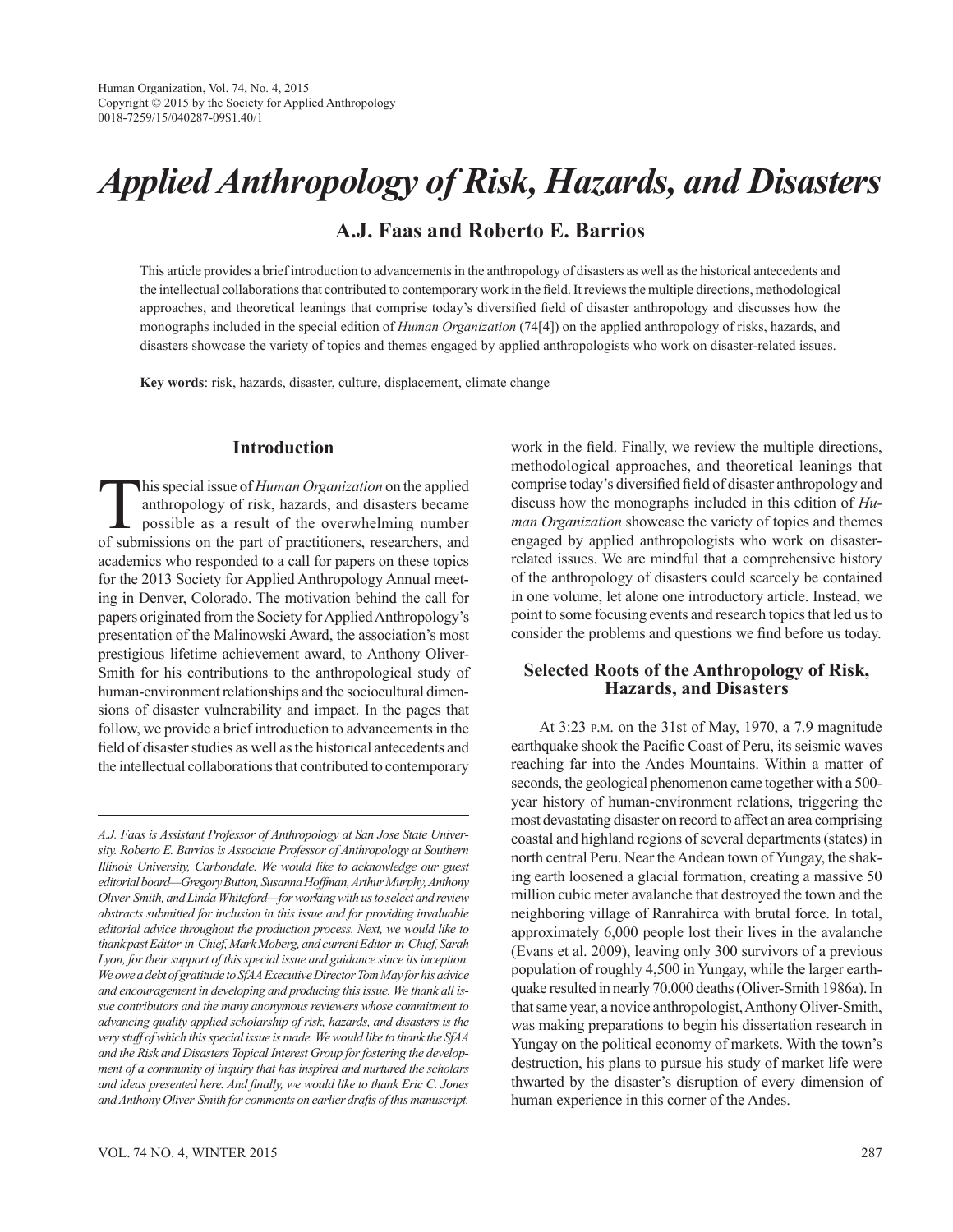At the time of the Yungay avalanche, disasters were not a major field of anthropological inquiry. Among the earliest studies, Cyril Belshaw (1951) and Felix Keesing (1952) had studied the 1951 eruption of Mount Lamington in Papua New Guinea, especially the social organization of the Orokaiva people and their adaptations to disaster impacts. These two works were predominantly descriptive, though they noted roles of culture, personality, and social organization in disaster adaptation and the incompatibility of Orokaiva sociopolitical institutions (primarily kinship and hamlet alignments) with large, concentrated resettlements. They also both observed evidence of what Elvin (1998) would later call "moral meteorology," or the perception of disasters as supernatural punishment for human misdeeds.

Anthony F.C. Wallace was probably the first anthropologist to call for sustained anthropological engagement with disasters. His interest in mental health and personality changes associated with stress and sociocultural change led him to the study of catastrophes, and he was the first anthropologist to formulate a general model of disaster. His model focused on plotting disaster processes along spatiotemporal dimensions he developed in the interest of systematic comparisons of assorted case studies (Wallace 1956). Wallace borrowed a rudimentary temporal scheme—pre-disaster (stasis), warning, threat, impact, inventory, rescue, remedy, recovery—from psychologists John Powell, Jeannette Rayner, and Jacob Finesinger (1953) (Wallace 1956). Part of this framework was a psycho-cultural model he called the "disaster syndrome," in which disaster victims proceed through states of isolation, euphoria, altruism, criticism, and normality as events unfolded. This framework lacked a serious engagement with human-environment relations, was far too rooted in the particular American context, and placed too much emphasis on disasters as punctuated crises of homeostatic conditions to be of enduring theoretical value. Still, some disaster anthropologists (e.g., Hoffman 1999a; Oliver-Smith 1979a, 1986a) have revisited this model and revised some of its processual themes in an effort to develop comparative frameworks.

In addition to Wallace's pioneering work, the other most influential early anthropological study of disaster was Raymond Firth's (1959) *Social Change in Tikopia*. In this study of Tikopian responses to two cyclones and a subsequent famine, Firth described in great detail the ways in which Tikopians modified their ceremonial, quotidian, and relational exchange practices, but concluded that they had merely contracted in scale and not changed in substance. Firth hereby arrived at the late functionalist distinction between organization, or day-to-day relational activities, and structure, or the normative principles that frame social organization.

In the 1960s and 1970s, anthropological work on disasters grew modestly in comparison to other topics in the discipline (e.g., development, education, organizations, health, and medicine), but progress was steady (cf. Anderson 1968; Bode 1977; Lessa 1964; Oliver-Smith 1977, 1979a, 1979b). In his 1979 review of the still nascent subfield of disaster anthropology, William Torry expressed concern that,

although some important studies confronted hazards and disasters, these critical phenomena remained understudied and undertheorized in anthropology. In fact, defining what, precisely, constituted a disaster had been a particularly confounding issue for the early disaster researchers discussed above (Oliver-Smith 1999).

Returning to Oliver-Smith's predicament, instead of seeing his research plans foiled, the young anthropologist, on the advice of his mentor, Paul Doughty, pressed on with his dissertation fieldwork, shifting his research focus to the topic of disaster recovery. The ensuing study resulted in what to this day remains a key text in the field of disaster studies, *The Martyred City: Death and Rebirth in the Andes* (Oliver-Smith 1986a)*.* Oliver-Smith's initial ethnographic effort focused on the mourning and recovery process following the Ancash avalanche, paying particular attention to the ways the people of Yungay dealt with the loss of friends and relatives; the dramatic transformation of their "natural," built, and social environments; and the ways they rebuilt these latter dimensions of their lives. Oliver-Smith guest edited a special issue of the now defunct journal, *Studies in Third World Societies*, on the topic of disasters in 1986, where he and the contributors articulated an early version of the political ecology of disasters by integrating the study of rapid (e.g., earthquake, avalanche, etc.) and slow-onset (e.g., drought, famine) natural hazards and situating the unequal distribution of resources and risk and the politics of disasters at the center of analysis. This theoretical framework also benefitted from the insights of geographers (e.g., Hewitt 1983; O'Keefe, Westgate, and Wisner 1976) who argued that disasters were not "natural," but instead the result of the interaction between hazards and human populations and development. The establishment of the Natural Hazards Center at the University of Colorado at Boulder by Gilbert White in 1976 furthered the crossfertilization of geographic (then the focus of the NHC) and other social science approaches to the study of disaster.

As it turns out, the role of catastrophe in Oliver-Smith's professional development would become a recurring theme among subsequent generations of research efforts on the topic. Disasters like the 1985 Mexico City earthquake presented critical contexts where researchers, national government officials, and members of civil society came to see the merit of applying anthropology and other social sciences (sociology, geography, urban planning) to the task of mitigating disasters and their socioenvironmental effects. An emerging group of Latin American and Latin Americanist scholars proved particularly influential in this developing approach to disaster anthropology. Scholars belonging to an emerging network of "disasterologists" called *La Red de Estudios Sociales en Prevencion de Desastres en America Latina* (Social Studies Network for Disaster Prevention in Latin America, or La Red) like Virginia García Acosta, Andrew Maskrey, Elizabeth Mansilla, Omar Darío Cardona, Allan Lavell, Jesus Manuel Macías, and Gustavo Wilches Chaux provided Oliver-Smith with a robust intellectual community (see Maskrey 1993). At the time, disaster research in the social sciences was largely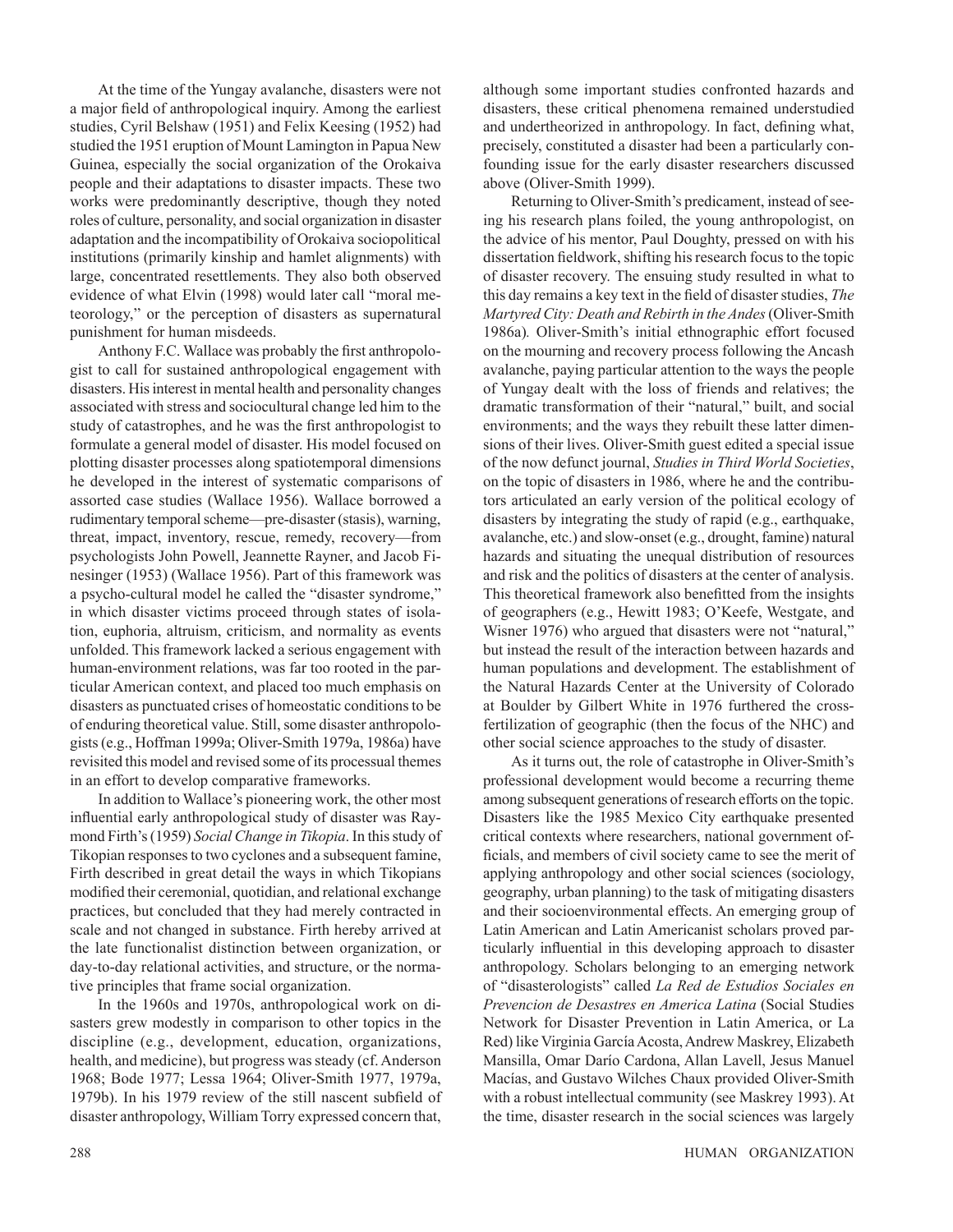dominated by sociologists, galvanized by the establishment of the Disaster Research Center at Ohio State University (now at the University of Delaware) and primarily focused on individual and organizational responses to disaster in Western contexts. Yet, sociological findings that people exhibited low levels of awareness of natural hazards were heavily contradicted by anthropological studies in Latin America and throughout the global south that revealed often sophisticated traditional environmental knowledge and conscious cultural adaptations to chronic hazards and acute disaster events (Oliver-Smith 1986b). Other sociological work, especially Frederick Bates' (1982) longitudinal study of the 1976 Guatemalan earthquake, helped bridge the gap between sociological and anthropological approaches (see also Perry and Quarantelli 2005).

Susanna Hoffman is another anthropologist whose career as a disaster specialist was primarily steered by inadvertent (and very personal) experience with catastrophe. Hoffman had spent more than twenty years writing and producing films (1976's award-winning *Kypseli*) based on her ethnographic studies of the Greek island of Santorini when she lost her home and material possessions during the 1991 firestorm in Oakland, California (Hoffman 1999a). At the time, Hoffman (personal communication) has noted, "Everything I knew about anthropology was happening before my eyes—the emergence of new leaders, new relations, and new symbols" and this became, for her, a sort of "ideal laboratory" for anthropological inquiry. Consequently, she set out to interpret her experiences and observations of the firestorm in a series of manuscripts, including *Up from the Embers: A Disaster Survivor's Story* (Hoffman 1994) and *Eve and Adam among the Embers: Gender Patterns after the Oakland Berkeley Firestorm* (Hoffman 1998). Her analyses not only reflected her personal experience but also the Levi-Straussian structuralism that influenced her earlier work in Greece, with her emphasis on social structure, symbolism, culture and personality, gender, affect, ideology, and cognition. She soon also came to reconsider her past research in light of the ways in which the island of Santorini was historically shaped by disasters like massive eruptions in 1623 BCE and 1956 (Hoffman 1999b).

Nearly one year after the Oakland firestorm, Hoffman attended the 1992 annual meeting of the American Anthropological Association in San Francisco, where she sought others working on the topic of disasters. It was here that she met Anthony Oliver-Smith, and they began discussing collaborations (Susanna Hoffman, personal communication). The first collaborative project was *The Angry Earth: Disaster in Anthropological Perspective* (Oliver-Smith and Hoffman 1999), a landmark book in which anthropology's various sub-disciplines analyzed human vulnerabilities to natural and technological (oil spills in Great Britain, the Bhopal gas leak) hazards across Europe, Latin America, North America, and Asia. This innovative publication was influential upon its release, as it was the first volume to synthesize the various approaches—archaeological, as well as cultural—in the then nascent field of disaster anthropology, and it remains influential today. Their second collaboration, *Catastrophe*  *and Culture: The Anthropology of Disaster* (2002), came just three years later with support from the School for Advanced Research*.* This edited volume continued the impressive coverage of issues and synthesis of approaches that made *The Angry Earth* so remarkable, while offering a number of important theoretical models and concepts.

One of the challenges Oliver-Smith and others confronted in the early 1970s was that, over the course of the 20th century, disasters came to be seen as predominantly "natural" phenomena that were by and large unpredictable and immitigable, leaving broader interdisciplinary efforts to focus primarily on disaster management and response rather than prevention (Oliver-Smith 1999). Oliver-Smith's roots as a Latin Americanist and the theoretical strains explored by other researchers (including geographers and sociologists) working in Latin America and the global south influenced his development of a political ecological approach to the anthropology of disasters. This approach emphasized understanding disasters as long-unfolding historical processes involving co-constitutive interactions between people (with their culturally contingent values, political systems, technologies, and practices) and their material environments. The power of this approach lay in the recognition that disasters were by no means natural or unavoidable events that could only be engaged through emergency management practices. Instead, *The Angry Earth*  made a clear statement—now a mantra throughout the social sciences—that disasters are not natural and that human actions and policies enhance the materially destructive and socially disruptive capacities of geophysical phenomena. Moreover, once identified through ethnographic, geographic, historical, and sociological methodologies, these practices could be subject to reflection, critique, and change, potentially leading to effective mitigation of disasters and a changing climate before a catastrophic event manifests. Finally, political ecological approaches remain well complemented by the perennial concerns of classical cultural anthropology, focusing on core interpretive aspects of human encounters with catastrophe, such as perception, symbolism, social structure, cognition, affect, and ideology, in the search for shared patterns of human experience.

# **The Anthropology of Disasters in the New Millennium**

Gone are the pioneering days of the single anthropologist working tirelessly to legitimize disasters as a subject of anthropological interest and to demonstrate the potential of disaster research for advancing anthropological knowledge in general. In the time that had passed since the groundbreaking work of Wallace, Firth, Torry, Oliver-Smith, and Hoffman's earliest efforts (to name just a few), disaster research diversified, featuring the application of a variety of theoretical and methodological approaches to understanding why disasters occur and why their effects are so often perpetuated through disaster reconstruction processes. When, nearly twenty years after Torry's (1979) review of the anthropology of disasters,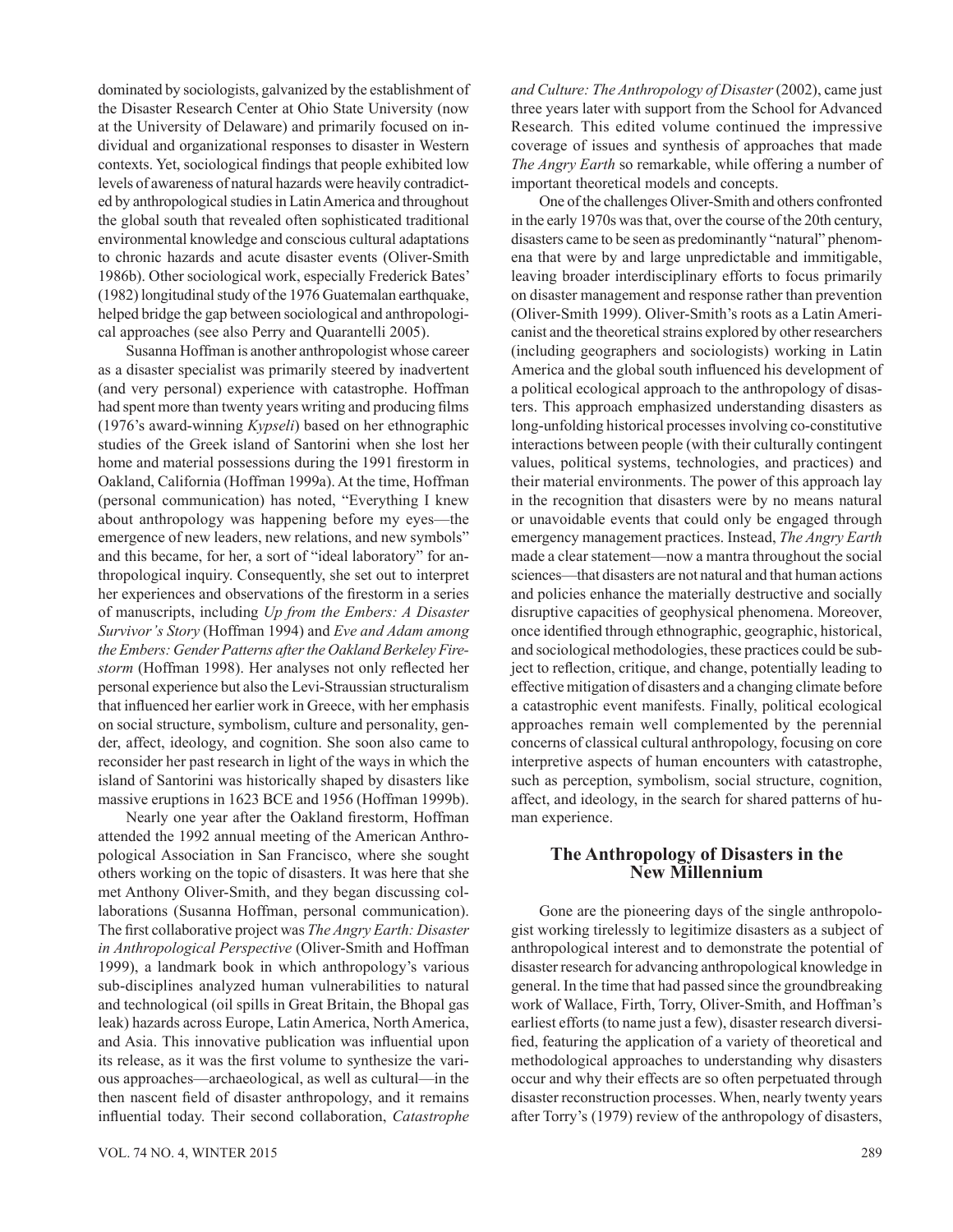Oliver-Smith (1996) reviewed the field again, it had matured and expanded to become so vast that it was challenging to cover effectively in one review article. In recent years, Oliver-Smith (personal communication) has declined invitations to write another review of the field on the grounds that it would be far too extensive and seemingly boundless to summarize and synthesize in one article-length treatment. He says that it is difficult to survey where disaster anthropology begins and ends due to the fact that anthropologists now draw connections between disasters and development, are increasingly aware that the societies they study have been shaped by disaster (e.g., Hoffman 1999b), and often work in interdisciplinary contexts.

From the very earliest anthropological studies of disasters, research in contexts of crisis and change—always present in disasters—has enabled scholars to interrogate the structures of culture, state, and society as they are exposed under these conditions. In these contexts, we find forms of human agency contesting social structures and revealing important aspects of societies, cultures, political economies, and human-environment relations that might otherwise be obscured and which provide special opportunities for evaluating and developing social theory. In these contexts, relations of unequal power are thrown into relief in a sort of revelatory crisis (Sahlins 1972) that can expose social and political economic inequities. The fact that human practices can enhance the destructive capacities of geophysical phenomena and unevenly distribute the impacts of catastrophes along lines of socially produced gender, race, class, and ethnic distinctions has opened up a wide field for investigating and theorizing sustainability and environmental justice. As many working in disasters are well aware, we often observe combinations of persistence of human behavior and relationships alongside rapid changes in these phenomena as crises unfold. These processes often reveal a great deal about the societies and groups affected by disaster. Furthermore, disasters in the 21st century invariably occur within the boundaries of what Michel Foucault (1980) once called biopolitical nation states, and their destruction of lives and built environments demand attention from a collection of state and non-profit institutions that must make or negotiate decisions about what to rebuild and how to rebuild it. Furthermore, disaster anthropologists have shown that policy decisions about what to rebuild and how to build articulate fundamental assumptions about the nature of people, social well-being, and development that have unique cultural histories, and that these histories may or may not be conducive to recovery in disaster-affected sites.

# **The Special Issue**

When Eric Wolf (1980) surveyed the accumulative subdivision of anthropology into specialized areas more than thirty years ago, he advised fellow anthropologists to continue engaging with the broader field in order to enrich the discipline and avert a fission into disconnected bodies.

While the growing array of disaster anthropologists have taken to publishing in multidisciplinary journals focusing on disasters (e.g., *Disasters*, *International Journal of Mass Emergencies and Disasters*), there has been a revival of sorts in disaster anthropologists' organizational efforts within the American Anthropological Association and, most notably, the Society for Applied Anthropology (SfAA). On the occasion of Oliver-Smith being awarded the Malinowski Award, the SfAA's most prestigious career achievement award, at the Annual Meeting in 2013, Susanna Hoffman and a number of junior scholars organized more than one hundred papers on the topic of risk, hazards, and disasters. Immediately following the meeting, those involved in the sessions organized to form the Risk and Disasters Topical Interest Group (TIG) within the SfAA. The following year, the TIG organized eighteen panels and another twenty-two in 2015 (for a brief history of the TIG, see Faas and Kulstad 2015). In the interest of application, the TIG facilitated a partnership between the SfAA and the United States Department of Interior Strategic Sciences Group to contribute to rapid deployments of multidisciplinary teams to advise practitioners and policymakers in ongoing environmental crises (see Faas and Trivedi 2015). These efforts are indicative of a new generation of disaster anthropologists who are as markedly engaged with the discipline of anthropology as they are with interdisciplinary conversations, policy, and practice.

In light of the diversity of panels focusing on disasters in the recent SfAA Annual Meetings and the widespread interest, engagement, and participation of applied anthropologists in risk, hazards, and disasters, we organized the present special issue of *Human Organization* to showcase the diversity of hazards, processes, topics, theoretical perspectives, and geographic and institutional sites that currently concern disaster anthropologists and anthropologically-informed social scientists. The manuscripts in this issue are guided by anthropological theory and data, discuss important contemporary issues of broad appeal in the discipline, and reflect a large and growing constituency of scholars within applied anthropology and beyond. This combination of disciplinary concern and relevance makes this issue of *Human Organization* particularly timely and appropriate.

Globally, disasters affect nearly a quarter of the world's population each year, among whom tens of millions are displaced and resettled (Guha-Sapir, Hoyois, and Below 2014). These phenomena destroy livelihoods and well-being and compel affected people to adapt to new environments, lifeways, and subsistence strategies. Because the threat of catastrophe looms over many of the communities where social scientists work, we continue to develop ways to better prepare and assist research and practitioner communities for work in disaster contexts, which is one objective of the present publication. As we write, the people of Nepal are facing devastation from the massive 7.9 magnitude earthquake, much of Texas is reeling from immense flooding throughout the state, California is suffering an extreme and protracted drought, the island nation of Vanuatu is struggling to rebuild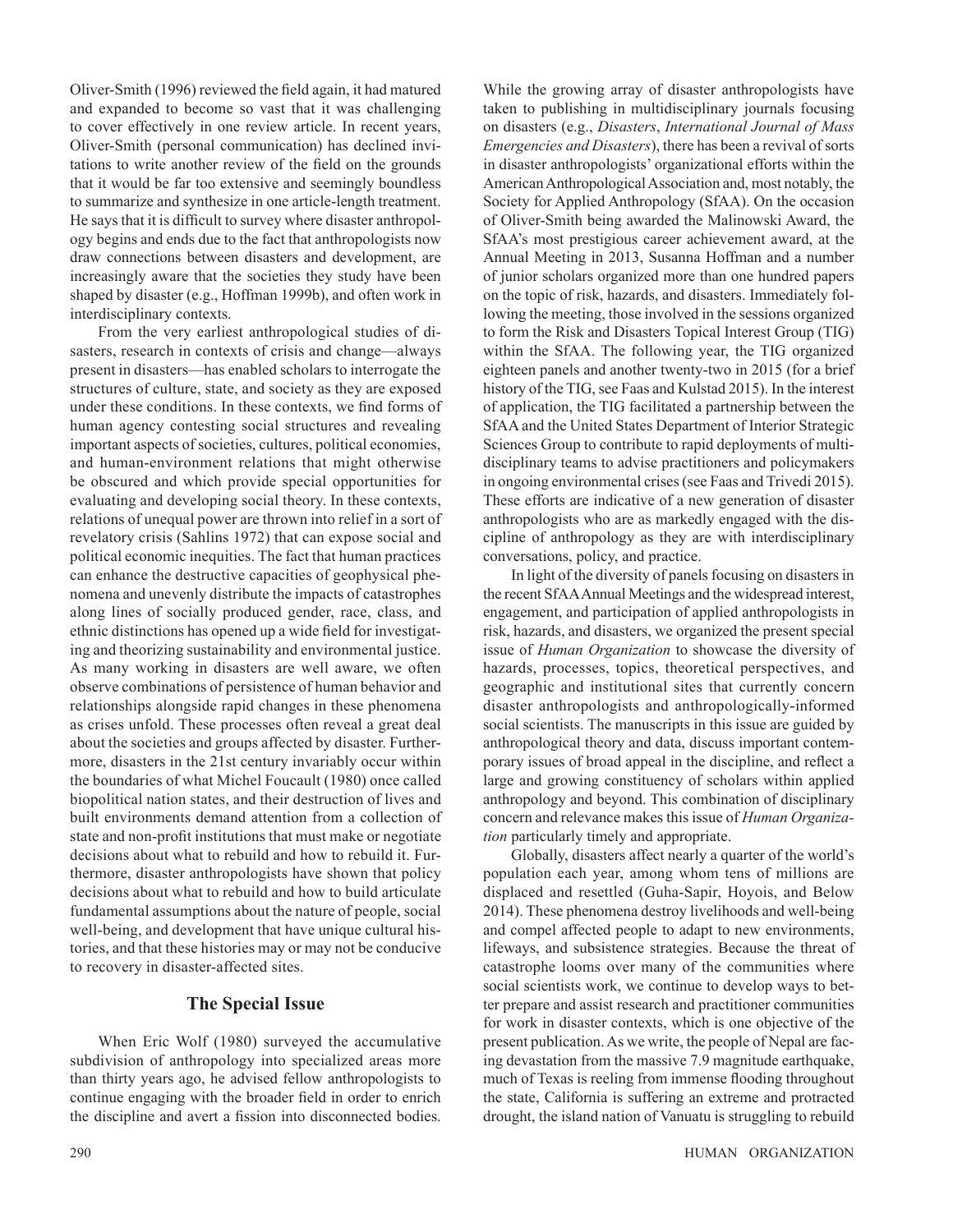in the wake of Cyclone Pam, and social scientists are working with affected people, practitioners, and policymakers in these regions to make sense of all that is unfolding and find ways to contribute. We hope this special issue will provide an orientation to those in the field who may be encountering the study of risk, hazard, and disaster issues for the first time.

The issue editors and an editorial board of five senior disaster anthropologists selected the manuscripts that comprise this special issue from a pool of nearly sixty proposals received in response to our call for papers in 2014. Papers were carefully selected to cover a range of theoretical, geographic, and methodological foci, showcasing the complexity and diversity of contemporary disaster anthropology. Articles in this issue engage the analysis of disasters' root causes and their unfolding aftereffects and prove that applied disaster anthropology is not merely a site for the reiteration of ready-made theory but is also a site of theoretical innovation.

Sarah Taylor's article takes us to the prehistoric Zarumilla River Valley along the contemporary Peru-Ecuador border. She presents archaeological evidence of the emergence of inequality as part of changes in a suite of exchange practices and settlement patterns in response to severe El Niño events. Her findings indicate that broad cultural adaptations—in the form of exclusive exchange relations and wealth accumulation—to chronic and acute natural hazards increased vulnerability for some while reducing it for the emergent elite. These findings have implications for how we think of concepts such as resilience today, as we search for ways to foster sustainable development that is both robust and inclusive.

Minna Hsu, Richard Howitt, and Fiona Miller's study of the Indigenous Rukai communities in southern Taiwan during post-Typhoon Morakot recovery and reconstruction in 2009 points to the ways in which firmly established anti-Indigenous prejudices and patterns of injustice and disadvantage were reified by post-disaster interventions of the state, NGOs, and donors. In addition to the hazards and disaster events faced by the Rukai, the authors identify procedural vulnerabilities that are part of the risk landscape for Indigenous peoples in Taiwan. Their findings call attention to the ways in which humanitarian interventions that lack cultural sensitivity and historical perspective are implicated in the (re)production of vulnerability. Their discussion and conclusion call for greater attention to Indigenous values and experiences in disaster recovery in ways that will reduce vulnerability "to the extraordinary *and* the everyday disasters communities confront."

Sunday Moulton's work focuses on the various roles of memory in the wake of the 2011 tornado in Joplin, Missouri. She takes us beyond the massive material losses and reconstruction faced by the survivors to the ways in which personal and social identities are (re)constructed in interpersonal retellings and public memorials. Importantly, she suggests that these memorial activities not only facilitate post-disaster community-building but may also help address both clinically detected and undetected symptoms of posttraumatic stress disorder.

While scholars commonly distinguish between voluntary migration and involuntary displacement and resettlement, Beth Marino and Heather Lazrus take us to Shishmaref, Alaska, and Nanumea, Tuvalu, where these distinctions are less salient in the experience of "climate refugees." Responding to floods, climate change, and a general erosion of viable rural livelihoods, residents of these two communities have alternatively engaged in cyclical migration and planned resettlements while retaining important attachments to their homelands. Marino and Lazrus point to the difficulty in distinguishing migration as a locally preferred means of adaptation to climate change hazards from political and environmental resettlement pressures that seem to provide little alternative. They call attention to the ways in which these issues might be addressed in climate change adaptation and disaster mitigation strategies.

In their study of social networks in response and recovery from extensive flooding in western Illinois in 2008, David Casagrande, Heather McIlvaine-Newsad, and Eric Jones find that instances of support from kin far outnumber support from all other sources (neighbor, friend, professional, elected officials, volunteers) in the *vital* phase (securing physical safety) of disaster. Their findings suggest a processual model of support networks with *relative* spatiotemporal dimensions that are decidedly social in their construction.

Susan Charnley and colleagues likewise identify social processes and socioculturally embedded policy practices through which hazards of wildfire fuels are allowed to proliferate and produce conditions that increase the likelihood of devastating wildfires. They point to processes in which gaps between knowledge, policy, and practice frustrate their interlocutors in the USDA Forest Service who must deal with budgeting constraints and low social acceptance of proven fuels reduction strategies while attempting to mitigate serious wildfire risk.

Finally, Victor Marchezini examines the ways in which flood survivors in São Luiz do Paraitinga, Brazil, become objects of intervention and control in the biopolitical practices and discourses of state agencies. During the floods, emergency responders largely ignored local response capabilities while trumpeting their own paramilitary lifesaving operations, creating the impression that state efforts were heroic and well-coordinated. In the wake of the flood, state agencies shifted their practices and discourses in ways that devalued the social and cultural lives of those whose biological lives were so seemingly valued in emergency operations. Marchezini effectively demonstrates how state-driven disaster recovery efforts can increase the marginalization of the most vulnerable and create real impediments to their recovery.

The selected monographs demonstrate that disaster research has the potential to contribute to broader anthropological topics of power, culture change, identity, social networks, development, political ecology, and the tensions between practice and representation. Disasters and disaster reconstruction involve varying degrees of change in patterns of individual and group access to resources, institutions,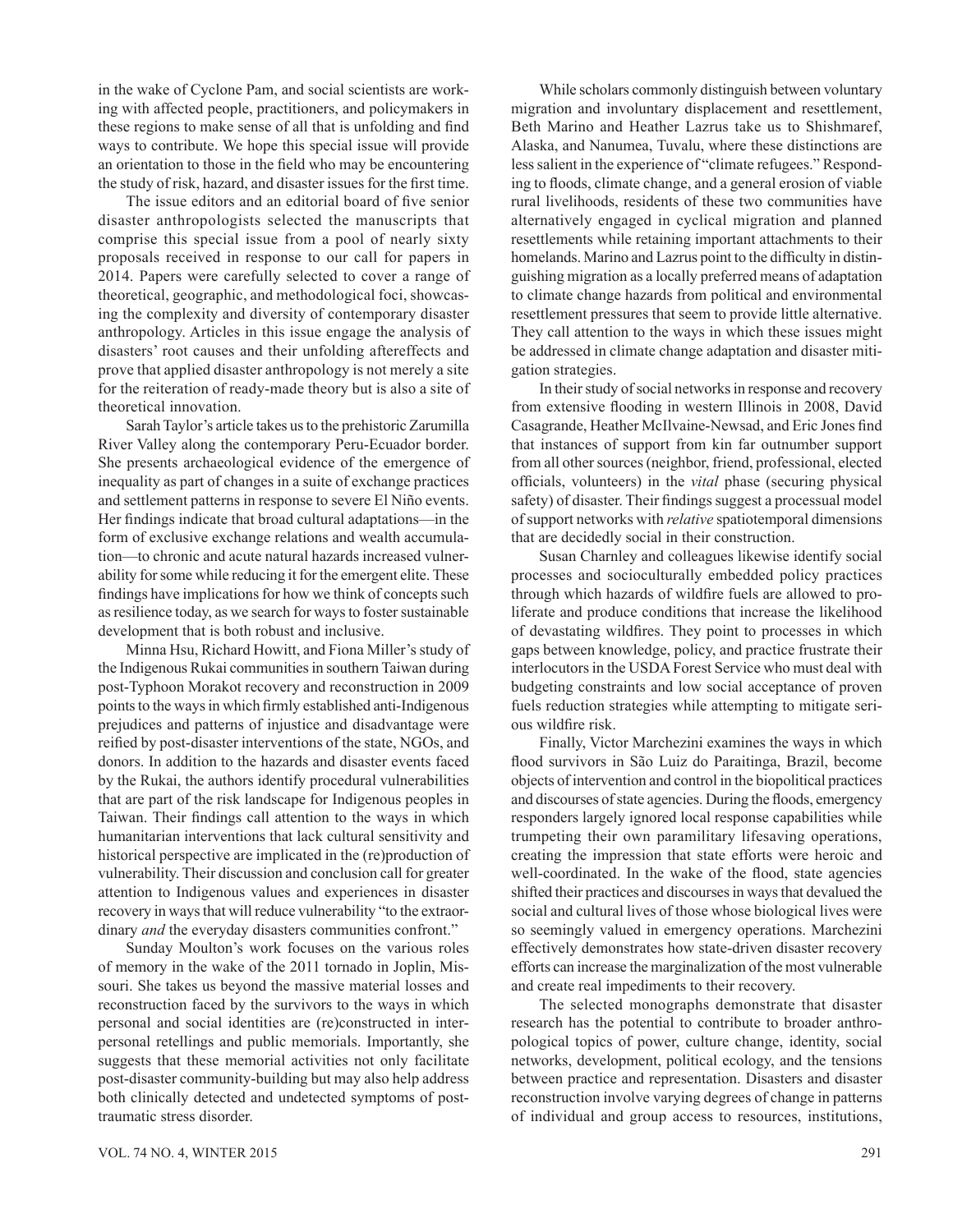and services. Research on these topics provides an opportunity to explore how social, cultural, political, and economic practices change or find new expressions in novel contexts. Manuscripts in this issue point to diverse experiences within and between groups and the extent to which disaster relief efforts are riddled with contradictions—promoting recovery, cooperation, and development in some contexts, while creating dependency, empowering social and economic elites, reifying gendered hierarchies, manipulating allegiances, and engendering social conflict in others.

The discourses and expert practices (e.g., neoliberalism, modernization, biopolitical governance, hegemonic national identity, and state formation) that animate disaster contexts are as substantial and important as foci of anthropological inquiry as are the damages and casualties that commonly become objects of reportage, study, and intervention. These are the means by which policies and practices are derived and by which they are contested by people who assert their subjectivity and subaltern ways of responding to and recovering from disaster. Informal relations and social networks—pre-existing and emergent—play important roles in the politics, economy, and ecology of disasters and displacement and resettlement as well. Scholarship is also challenged to interpret and explain relationships between disaster-affected populations and institutions big and small, by critically examining the ways in which these relations are negotiated, contested, and transformed over time and space. The articles in this special issue not only cover these complex dynamics but also focus on doing so in ways that are amenable to both theory and practice.

# **Anthropology of Risk, Hazards, and Disasters**

As in other areas of applied anthropology, disaster anthropology seemingly inexorably arrives at the all-toocommon problem of "policies and practices need to consider local culture." While one could easily argue that social scientists should repeat this refrain as frequently and fervently as it remains a serious issue, it is becoming increasingly difficult to constantly arrive at this point if it remains ill-served or illconceived by policymakers and practitioners. Repeatedly, we see that local cultures are alternatively subjected to malign neglect, coopted, or scapegoated in efforts of disaster risk reduction, prevention, mitigation, response, and recovery. This leads us to wonder how we can theorize beyond this point to better interpret and explain the persistent issue of "cultural insensitivity" and how to better take culture into account in disaster contexts.

One core issue with early definitions of the culture concept was the assumption—not uncommon outside the discipline today—of the phenomenon as a coherent unchanging whole that manifests equally among all its practitioners. Disasters, with their dramatic disruption of every aspect of social life and the engagement of state and aid agencies with affected populations present a unique context to simultaneously apply, test, and develop enhanced theorizations of the culture concept. The ethnographic record compiled over the course of the 20th

century required us to recognize the internal heterogeneity and multiple levels of subalternity within purportedly bounded cultures (Ortner 1996); the porosity of the imaginary boundaries that supposedly contain cultures (Gupta and Ferguson 1992); the impacts of colonialism and processes of state formation in allegedly traditional cultures; the emergent and ecologically relational quality of culturally distinct practices, meanings, and values (Biersack 1999; Ingold 2000); the embodied and affective experience of culture (Low 2011); and the interpretive and reconfigured dimensions of culture as people, discourses, institutions, values, technologies, media, and material culture travel in an increasingly interconnected world (Appadurai 1996; Brightman 1995). Certainly, everything people do from the most basic bodily functions to the most symbolic ritualized action is done in a contingent, emergent, nuanced, meaning-laden, and affectively experienced way that is by no means biologically determined. Yet, in disaster contexts, as elsewhere, understanding the complexity, particularity, and historicity of these practices remains much more challenging than may initially seem.

In the case studies that comprise this special issue, we see instances that challenge the idea of homogenized national cultures, as is demonstrated in Hsu, Howitt, and Miller's study of Taiwan following typhoon Morakot, where the disaster context is one that highlights tensions and contestations between hegemonic and subaltern actors and communities. Marino and Lazrus' case of the displacement of communities threatened by climate change-related flooding shows that the collection of values, practices, sentiments, and social organizations we attempt to apprehend through the culture concept are not merely in people's heads, as Geertzian definitions of culture might have us think, but manifest in an emergent and relational form in the ways people establish tangible yet also meaning- and affect-laden relationships with their surrounding social, built, and biophysical environments. The same can be said about Taylor's archaeological exploration of the unfolding and co-constituting relationships between political systems, agricultural practices, and the environment's material agency in pre-Columbian South America.

Casagrande, McIlvaine-Newsad, and Jones eschew standardized spatiotemporal phases of disaster often uncritically reproduced by media and policymakers while pointing instead to relationally contingent phases of disaster preparation, response, and recovery. In doing so, they provide insight into how phases of disaster are experienced by those involved through relational processes—articulations between social and institutional connections. Charnley and colleagues likewise provide an anti-essentialist rendering of the production of ostensibly "natural" hazards through social processes and policy practice. The case of the floods in São Luiz do Paraitinga documented by Marchezini illuminates the contingency and historicity of governance practices that are often represented as rational and common sense and the way the uncritical and unreflexive application of these practices can exacerbate the social impacts of disasters. Moulton's case study of collective memory making also shows us the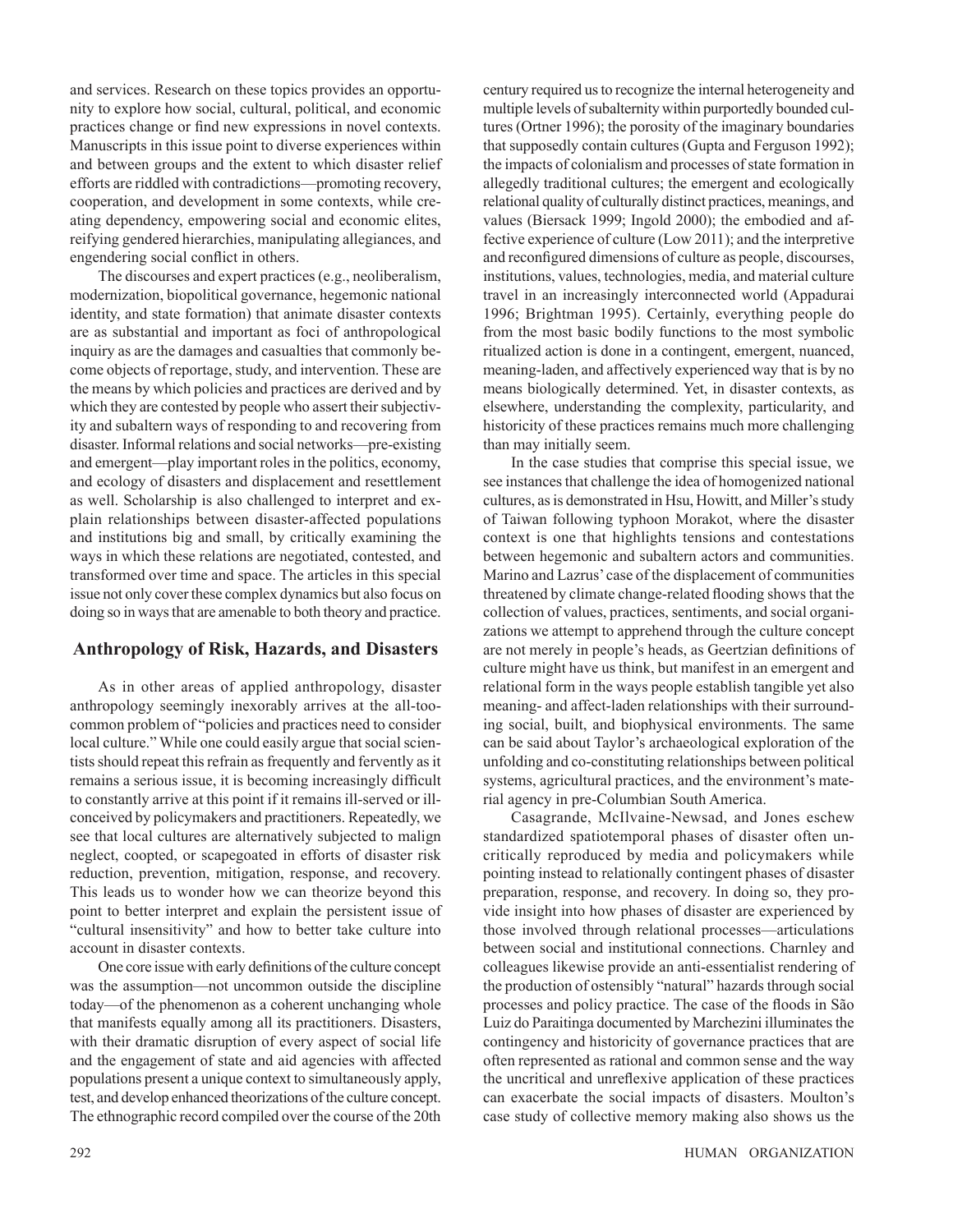emergent quality of "culture" as well as the ways people and disasters become entangled in its formation.

The issue of disjuncture and (in)coherence between anthropological knowledge and the policies and state/NGO practices that address risk and disasters does not only pertain to culture. Repeatedly, we find social disarticulations, with groups and networks fragmented and factionalized in disaster contexts (Faas 2015; Taylor *this issue*); misarticulated features of space, place, and design (Barrios 2011; Marino and Lazrus *this issue*); temporal imbalances between the urgency of immediate concerns and the need for better long-term planning (Marino and Lazrus, *this issue*); and sociotechnical systems where scientific instruments and the social and administrative milieus in which they are deployed are ill suited to the social, cultural, and biophysical contexts to which they are applied (Hsu, Howitt, and Miller, *this issue*; Marchezini, *this issue*; Charnley et al., *this issue*). Of course, there are coherences as well, where policy, practice, culture, sociotechnical systems, livelihoods, and well-being are in sync, but these cases are so few and far between that we must continue to strive for the elusive goal of articulation between these factors. How, then, do we theorize beyond this point to better interpret and explain persistent misalignments in disaster-related policy and practice? How can we develop more useful and successful prescriptions for developing more effective coherence between policy and practice?

As we see it, one step is to begin identifying barriers to articulation, something contributors to this volume do quite effectively. Hsu, Howitt, and Miller tell us how reflection on and transformation of post-colonial national identity politics needs to be a key element of disaster recovery. Marchezini sheds light on the shortcomings of biopolitical choreographies of governance and the need to facilitate engagements between state agencies and subaltern populations confronting multiple forms of vulnerability (i.e., economic, hazard, heritage) in order to help those most vulnerable to disasters' effects actually recover. Moulton explores how certain cultural practices of memory making may help counteract post-traumatic stress in the aftermath of a devastating tornado. Charnley and colleagues show us that, despite existing knowledge about how to mitigate forest fires, specific territory/space-making practices (e.g., urbanization downwind from forest areas) and sensibilities (dislike of smoke) complicate the fire engagement practices of United States Forest Service personnel. Marino and Lazrus demonstrate how, despite calls for floodvulnerable communities to relocate in the face of climate change and rising sea levels, actual state support for relocations that make sense and are viable for at-risk populations is non-existent. Most importantly, these specific observations and their related policy/practice recommendations became possible only through ethnographic processes that, on the one hand, allowed these social scientists to bring existing anthropological theory and method to bear on the problems of disaster mitigation, and on the other, featured the emergence of data and conclusions that pushed the knowledge and theory of disaster anthropology forward.

# **Future Directions**

Perhaps the most pressing dissonance involves climate change and the environmental degradation engendered by the existing global network of people, environments, policies, and practices involved in commodity and capital production (Gordillo 2014; Tsing 2005; Wolf et al. 2013). Disaster scholars have warned that the increasing moisture present in the atmosphere, sea level rise, and warmer average global temperature will increase the frequency and severity of hydrometereologically-triggered disasters as well as slower onset disasters, such as drought and famine (IPCC 2012). In point of fact, many, if not most, climate change effects will manifest as disasters. Despite the clear relationship between specific development practices (industrialization, poorly regulated  $CO<sup>2</sup>$  emissions, etc.), there remains significant political resistance to either accept the anthropogenic nature of climate change (as in the case of the United States), or drastically reduce greenhouse emissions (as in the case of the United States and India) to a level that might mitigate this slow onset disaster (Davenport 2014).

At the heart of our interest in climate change-related disarticulations is a way of thinking about human history as a process of development and modernization whose desirability is unquestionable and a way for relating to the material environment as natural resources to be privatized and exploited for the sake of capital replication. As the work of anthropologists like Arturo Escobar (1995), James Ferguson (1999), Elizabeth Povinelli (1995), and Johannes Fabian (1983) has us think, this quite tangible climate change trend is quite naturally interwoven with the epistemic and semiotic dimensions of culture and the material aspects of the human experience. The problem of climate change is a problem of culturally contingent desires for capital replication and commodity consumption that affect the ways people relate to one another, other species, and the landscapes that surround them. The crisis of climate change, which may very well threaten human life on the planet as we know it (perhaps not in the sense of mass extinction but certainly in the sense of existing human-environment arrangements), is one that desperately requires the contributions of anthropologists who may help us reflect on the kinds of affect-laden relationalities (what we need, what we desire, what we are capable of living without) that will make for a more sustainable and just world.

 Together, the issue's articles demonstrate the complexity and particularity of human practice, values, and meanings we try to grasp through the culture concept. This is by no means easily captured, known, or described, requiring "culturally sensitive recovery and mitigation" to bring to bear over nearly a century of anthropological knowledge in the engagement of disaster affected or "atrisk" communities. Disasters, then, clearly illustrate the tangible implications of both applying and further developing anthropological theory.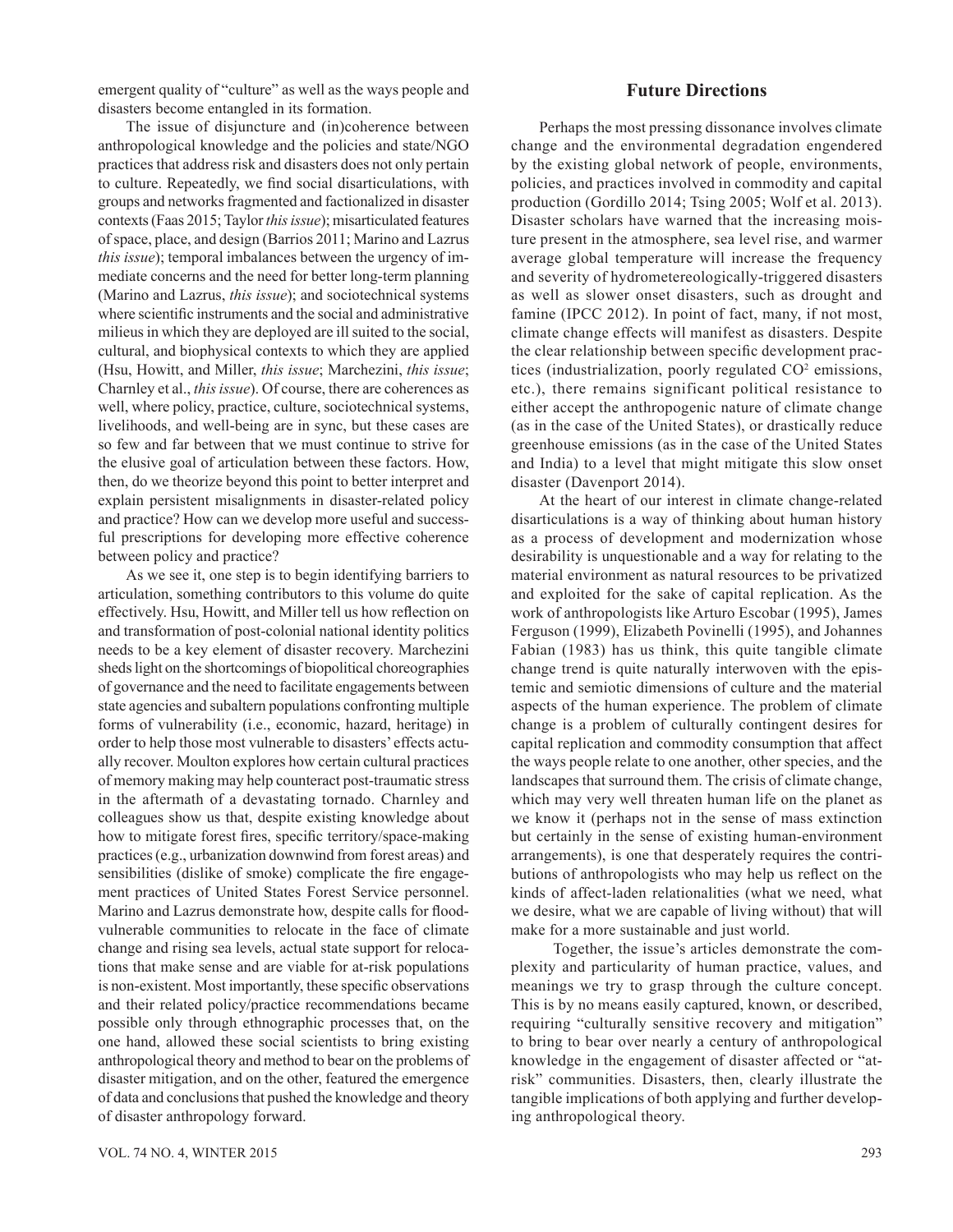# **References Cited**

## Anderson, Jon W.

1968 Cultural Adaptation to Threatened Disaster. Human Organization 27(4):298-307.

## Appadurai, Arjun

1996 Modernity at Large: Cultural Dimensions of Globalization. Minneapolis: University of Minnesota Press.

# Barrios, Roberto

2011 "If You Did Not Grow up Here, You Cannot Appreciate Living Here": Neoliberalism, Space–time, and Affect in Post-Katrina Recovery Planning'. Human Organization 70(2):118–27.

# Bates, Frederick L., ed.

#### Belshaw, Cyril S.

1951 Social Consequences of the Mount Lamington Eruption. Oceania 21(4):241-252.

## Biersack, Aletta

1999 Introduction: From the "New Ecology" to New Ecologies. American Anthropologist 101(1):5-18.

#### Bode, Barbara

1977 Disaster, Social Structure, and Myth in the Peruvian Andes: The Genesis of an Explanation. *In* Anthropology and the Climate of Opinion. Stanley A. Freed, ed. Pp. 246-274. New York: New York Academy of Sciences.

## Brightman, Robert

- 1995 Forget Culture: Replacement, Transcendence, Relexification. Cultural Anthropology 10(4):509-546.
- Davenport, Coral
- 2014 Emissions from India Will Increase, Official Says. URL: <http://www.nytimes.com/2014/09/25/world/asia/25climate. html?  $r=1$ > (May 1, 2015).

#### Elvin, Mark

- Escobar, Arturo
	- 1995 Encountering Development: The Making and Unmaking of the Third World. Princeton, NJ: Princeton University Press.

#### Evans, Stephen G., Nicholas F. Bishop, Lionel Fidel Smoll, Patricio Valderrama Murillo, Keith B. Delaney, and Anthony Oliver-Smith

2009 A Re-Examination of the Mechanism and Human Impact of Catastrophic Mass Flows Originating on Nevado Huascarán, Cordillera Blanca, Peru in 1962 and 1970. Engineering Geology 108(1-2):96-118.

# Faas, A. J.

2015 Disaster Resettlement Organizations, NGOs, and the Culture of Cooperative Labor in the Ecuadorian Andes. *In* Disaster's Impact on Livelihoods and Cultural Survival: Losses, Opportunities, and Mitigation. Michele Companion, ed. Pp. 51-62. Boca Raton, FL: CRC Press.

# Faas, A. J., and Tess Kulstad

2015 Continuity and Change in the Social Science of Risk, Hazards, and Disasters. URL:<http://goo.gl/0mHqx4> (August 8, 2015).

# Faas, A. J., and Jennifer Trivedi

2015 Applied Anthropology and Multi-Disciplinary Practice in Environmental Crises: The SfAA Partners with the Department of the Interior's Strategic Sciences Group. URL:<http://goo.gl/ mYByA9> (August 8, 2015).

### Fabian, Johannes

1983 Time and the Other: How Anthropology Makes its Object*.* New York: Columbia University Press.

#### Ferguson, James

1999 Expectations of Modernity: Myths and Meanings of Urban Life in the Zambian Copperbelt. Berkeley: University of California Press.

## Firth, Raymond

1959 Social Change in Tikopia: Re-study of a Polynesian Community after a Generation. Boston, MA: Allen and Unwin.

## Foucault, Michel

1980 History of Sexuality, vol. 1. New York: Vintage Books.

Gordillo, Gastón

- 2014 Rubble: The Afterlife of Destruction. Durham: Duke University Press.
- Guha-Sapir, Debarati, Philippe Hoyois, and Regina Below
	- 2014 Annual Disaster Statistical Review 2013: The Numbers and Trends. Brussels, Belgium: Centre for Research on the Epidemiology of Disasters.

# Gupta, Akhil, and James Ferguson

1992 Beyond Culture: Space, Identity, and the Politics of Difference. Cultural Anthropology 7(1):6-23.

Hewitt, Kenneth, ed.

1983 Interpretations of Calamity. Boston, MA: Allen and Unwin.

#### Hoffman, Susanna

- 1994 Up from the Embers: A Disaster Survivor's Story. Clinical Quarterly, National Center for Post-Traumatic Stress 4(2):15-16.
- 1998 Eve and Adam among the Embers: Gender Patterns after the Oakland Berkeley Firestorm. *In* The Gendered Terrain of Disasters: Through Women's Eyes. Elaine Enarson and Betty Hern Morrow, eds. Pp. 55-61. Westport, CT: Greenwood Publishing Group.
- 1999a The Best of Times, The Worst of Times: Toward a Model of Cultural Response to Disaster. *In* The Angry Earth: Disaster in Anthropological Perspective. New York: Routledge.
- 1999b After Atlas Shrugs: Cultural Change or Persistence after a Disaster. *In* The Angry Earth: Disaster in Anthropological Perspective. Anthony Oliver-Smith and Susanna Hoffman, eds. Pp. 302-325. New York: Routledge.

Hoffman, Susanna, and Anthony Oliver-Smith, eds.

2002 Catastrophe and Culture: The Anthropology of Disasters. Santa Fe, NM: School of American Research Press.

#### Ingold, Tim

2000 The Perception of the Environment: Essays on Livelihood, Perception, and Skill*.* New York: Routledge.

## Intergovernmental Panel on Climate Change (IPCC)

2012 Managing the Risks of Extreme Events and Disasters to Advance Climate Change Adaptation. A Special Report of Working Groups I and II of the Intergovernmental Panel on Climate Change. Christopher B. Field, Vicente Barros, Thomas

<sup>1982</sup> Recovery, Change, and Development: A Longitudinal Study of the 1976 Guatemalan Earthquake. Athens: University of Georgia.

<sup>1998</sup> Who Was Responsible for the Weather? Moral Meteorology in Late Imperial China. Osiris 13:213-237.